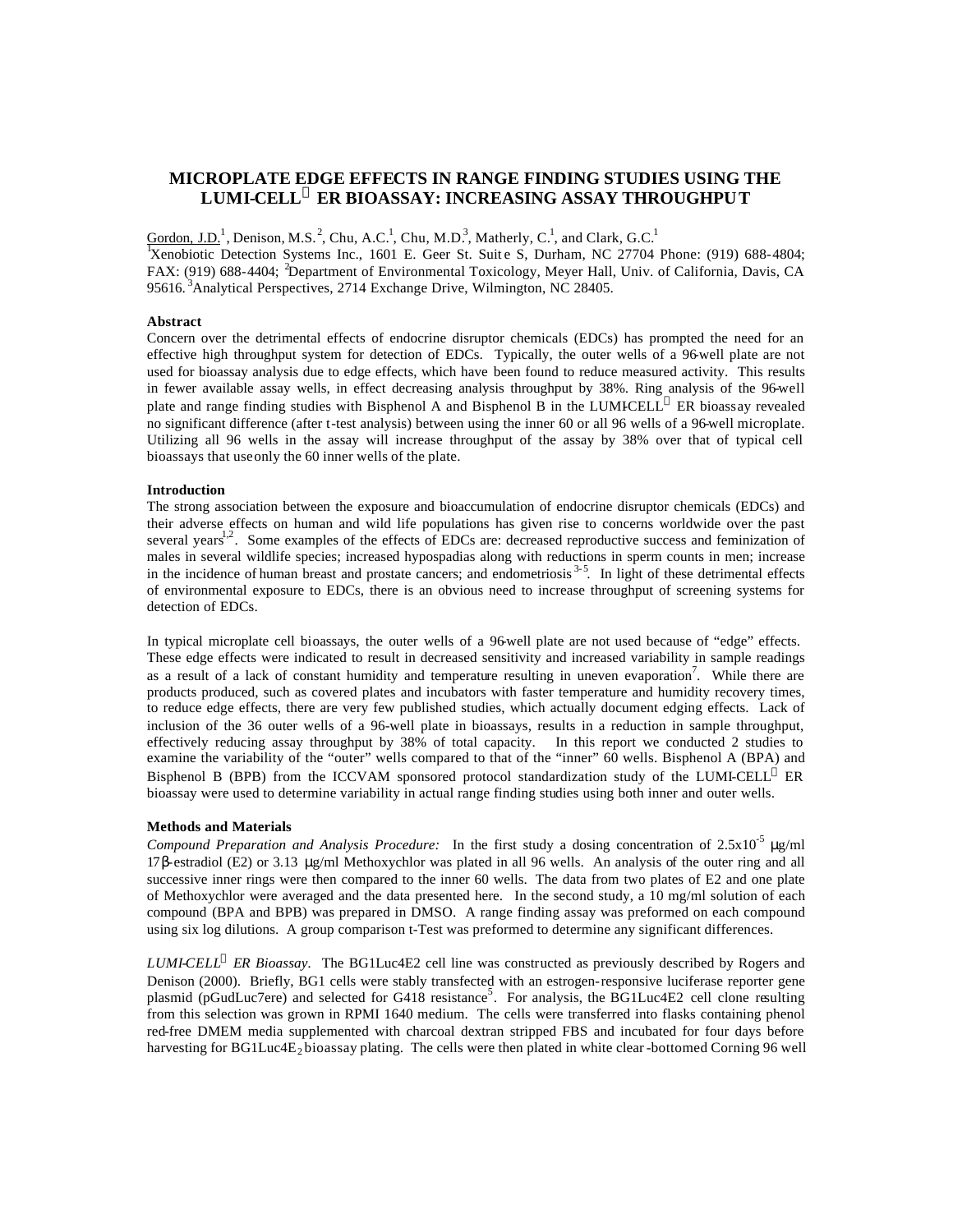microplates and incubated at  $37^{\circ}$ C for 24-48 hours prior to dosing. The media solution in each well was removed and two hundred microliters of phenol red-free DMEM supplemented with charcoal dextran stripped FBS containing the indicated concentration of the desired chemical to be tested was added to each well. The plate was then incubated for 20 hours  $37^{\circ}$ C before analysis of luciferase activity.

*Measurement of Luciferease Activity.* After lysing the cells (Promega lysis buffer), the luciferase activity was measured in a Berthold Orion Microplate Luminometer, with automatic injection of 50 micro liters of luciferase enzyme reagent (Promega) into each well. The relative light units (RLUs) measured were compared to that induced by the E2 standard after subtraction of the background activity.

## **Results and Discussion**

In the first study, a ring analysis was conducted of the 96-well plates. The entire plate was dosed with one concentration of E2 (2.5x10<sup>5</sup>  $\mu$ g/ml (91.8 pM)) or Methoxychlor (3.13  $\mu$ g/ml (905.4  $\mu$ M)). The data from two plates of E2 and one plate of Methoxychlor were averaged and the data presented here. The outer ring (Ring 1) and each successive inner ring were compared to the normally used inner 60 wells (Figure 1). Luciferase activity, of lysed cells in wells in Ring 1, was 7% lower than that in the inner 60 wells, while activity in cell lysates in wells in Ring 2 were 3% lower. Cell lysates in wells in Rings 3 and 4 were each 1% higher than that of lysates in the inner 60 wells. Each of the top and bottom rows, as well as the left and right columns were also compared to the inner 60 wells. The outer wells were compared by row and column (Table 1B) and ranged from 4% - 10% lower than the inner 60 wells. None of the ring analysis or any of the outer rows and columns demonstrated any significant difference from the inner 60 wells when analyzed by t-test (Tables 1A and 1B). While our results demonstrate an overall decrease in activity in cell lysates in the outer wells, the activities were much higher and less variable than previously reported, indicating the potential of using these wells for LUMI-CELL<sup>®</sup> ER screening or range finding studies.

Figure 1. Ring analysis of 96-well plate using the LUMICELL<sup>®</sup> ER bioassay. Each ring of data (Ring 1, 2, 3, and 4) was compared to the inner 60 wells contained within the dashed lines below.



Table 1A and 1B. Ring and outer well analysis of RLU Data from E2 and Methoxychlor on 96 -well plate. In Table 1A, the mean from each ring was compared to the mean of the inner 60 wells. In Table 1B, mean from each outer row and column was compared to the mean of the inner 60 wells.

|        | A    |           |                   |              | в    |           |            |
|--------|------|-----------|-------------------|--------------|------|-----------|------------|
|        | Mean | <b>SD</b> | t <sub>0.95</sub> |              | Mean | <b>SD</b> | $t_{0.95}$ |
| Ring 1 | 93%  | 5%        | 0.92              | top row      | 94%  | 7%        | 0.53       |
| Ring 2 | 97%  | $1\%$     | 1.04              | bottom row   | 90%  | 6%        | 0.84       |
| Ring 3 | 101% | 1%        | $-0.63$           | lef column   | 91%  | 3%        | 1.16       |
| Ring 4 | 101% | 1%        | $-0.49$           | right column | 96%  | 10%       | 0.55       |

In the second study, a range finding study was conducted to determine the edge effects on actual samples. Solutions of BPA and BPB (10 mg/ml each) were prepared in DMSO. A range finding assay was preformed on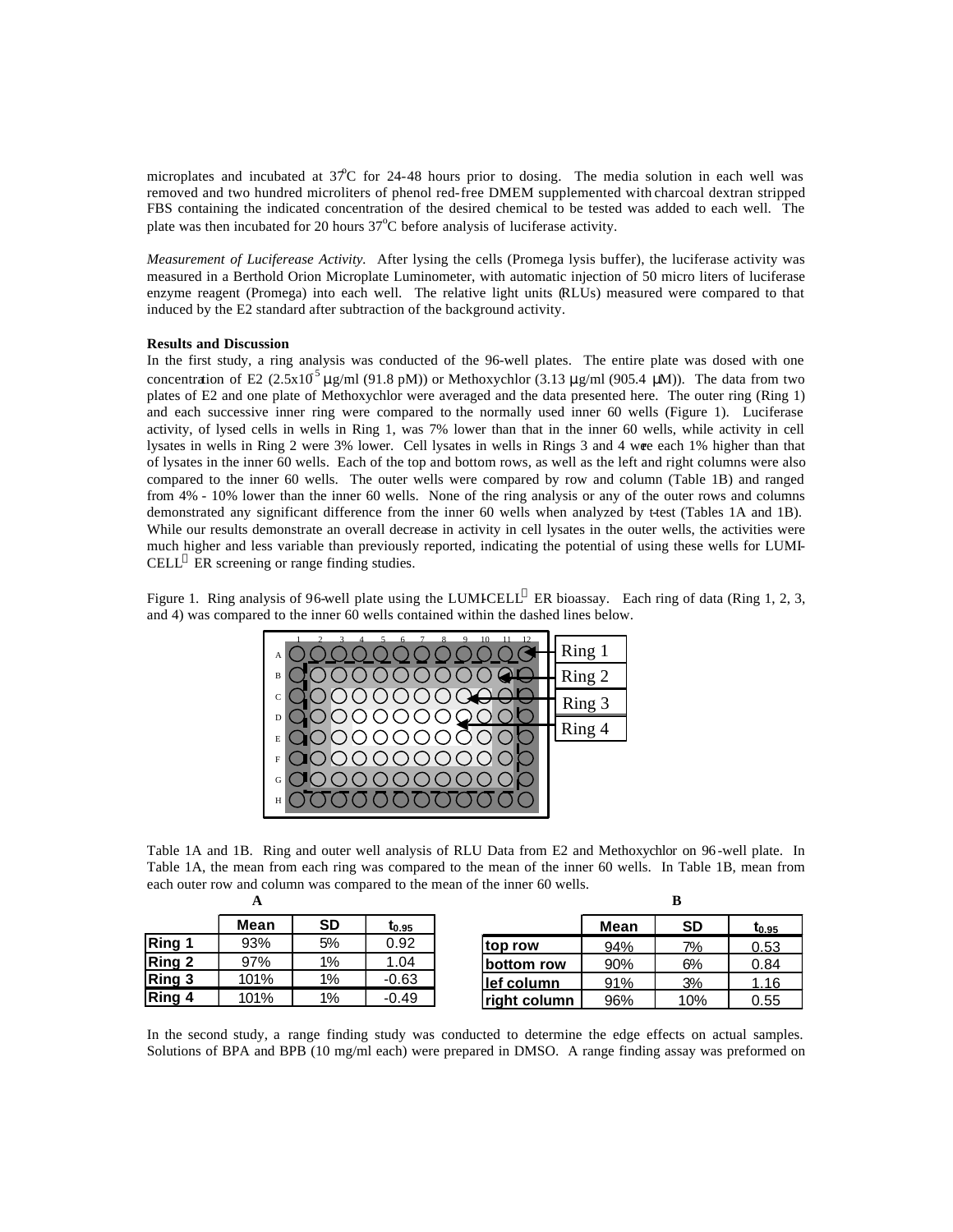each compound using seven log dilutions. Each compound was then run vertically in the 96 -well plate using the outer wells in triplicate in two locations on the plate (Figure 2A). These same compounds were then run horizontally within the normal inner 60 wells used in most assays (Figure 2B). The results from each plate were compared to determine the variability of the two dosing methods. For both BPA and BPB, there was no significant difference ( $t_{0.95} \le 2.09$  for all concentrations of BPA and  $t_{0.95} \le 3.16$  for all concentrations of BPB) in the response of the LUMI-CELL  $^{\circledR}$  ER bioassay when the compounds were plated vertically using the outer wells and dosed horizontally using just the inner 60 wells (Figure 3 and 4). The far left column in Figure 2A, testing BPA, demonstrates no significant difference  $(t_{0.95} \le 1.00$  for all concentrations tested) from any of the other inner columns dosed. The far right column in Figure 2A, testing BPB, demonstrates no significant difference  $(t<sub>0.95</sub> \le 2.08$  for all concentrations tested) from any of the other analysis. There appears to be no significant difference in the data from the current study and the data submitted to ICCVAM for the LUMI-CELL  $^{\circ}$  ER Protocol Standardization Study, which was dosed as in Figure 2B and seen in Figures 3 and 4. The highest concentration for both BPA and BPB were cytotoxic and therefore not included in the graphs.

Figure 2. Range finder analysis for BPA and BPB using the LUMI-CELL<sup>®</sup> ER bioassay. Figure 2A depicts the plate set up for analysis using all 96 wells. Figure 2B depicts the plate setup for normal test ing using only the inner 60 wells.



Figure 3. Range finder analysis of BPA analyzed by both plate setups depicted in Figure 2A (normal) and 2B (96). The BPA - ILS line represents the data for BPA presented to ICCVAM during the protocol standardization study for the LUMI-CELL $^{\circ}$  ER bioassay.